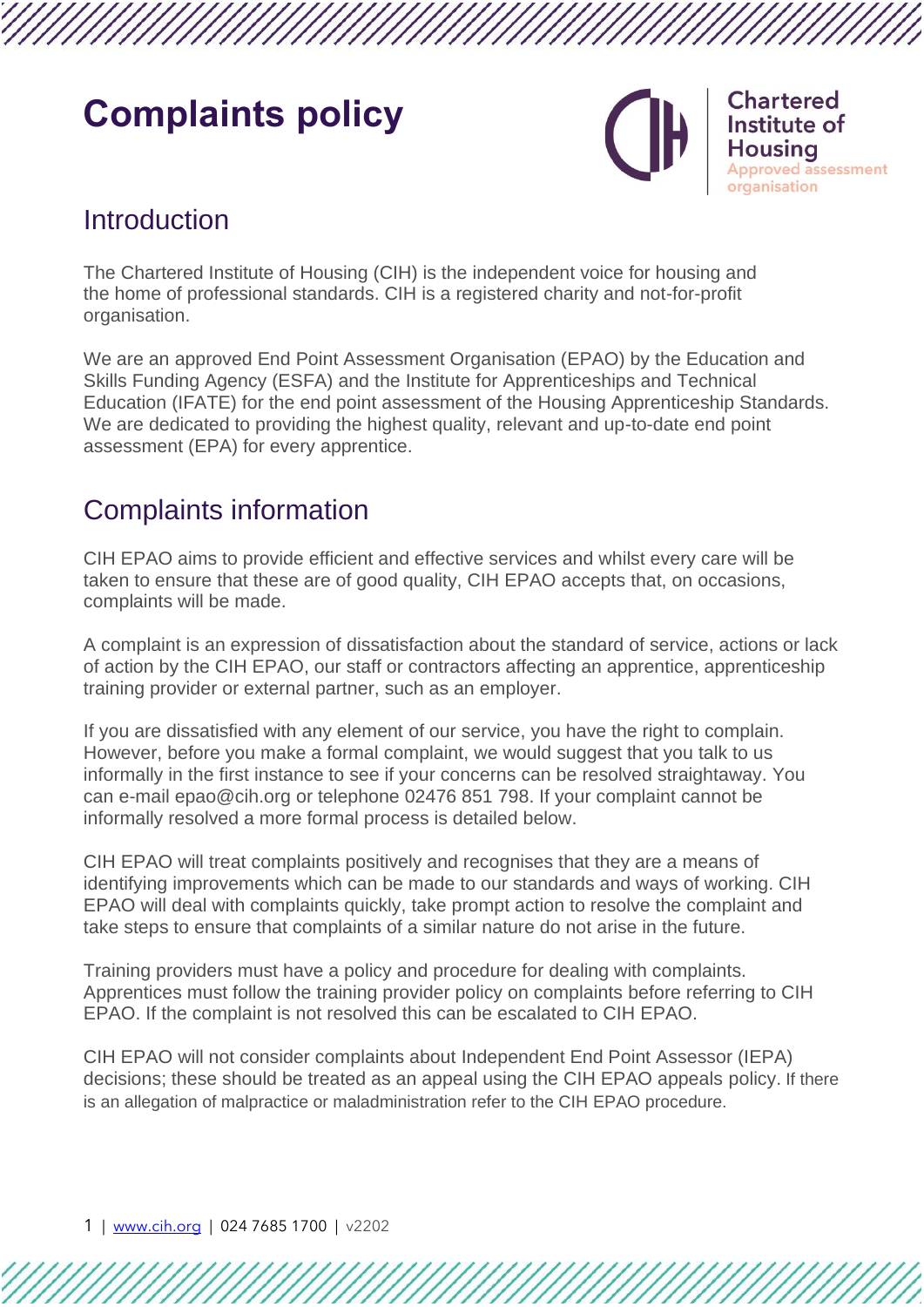External contractors appointed by CIH EPAO must aim to resolve their complaint with their CIH contact in the first instance, before referring to the CIH EPAO complaints policy.

#### **Confidentiality**

CIH will aim to ensure that your complaint remains confidential, but some circumstances may not allow us to maintain this confidentiality. In these situations we will discuss this with you.

## Making a formal complaint

There are two stages to our complaints process:

#### **Stage 1**

Formal complaints can be submitted via email to [epao@cih.org,](mailto:epao@cih.org) telephone 02476 851 798 and should include:

- The full name, address and contact details of the person making the complaint.
- The detail of the complaint i.e. the specific reason for the complaint and any supporting information.

In making a complaint, we advise that you:

- demonstrate your attempt to seek resolution informally first,
- are clear, accurate and truthful in your explanation,
- indicate what might be a satisfactory resolution for you,
- respect the legal, regulatory and other constraints, such as data protection, placed on CIH
- submit the complaint within 3 months of identifying the issue.

CIH EPAO will acknowledge receipt of the complaint within **3 working days**. The complaint will be formally logged and allocated to an appropriate member of staff to investigate.

The member of staff will:

- commence an investigation into your complaint,
- maintain a case file and auditable records,
- aim to resolve your complaint within 14 working days,
- inform you if the complaint is going to take longer than 14 working days to resolve, detailing why it is taking longer to resolve and providing an indication of the date by which a resolution will be provided.

The outcome of the investigation will detail the findings of our investigations, actions taken, and resolutions required where appropriate.